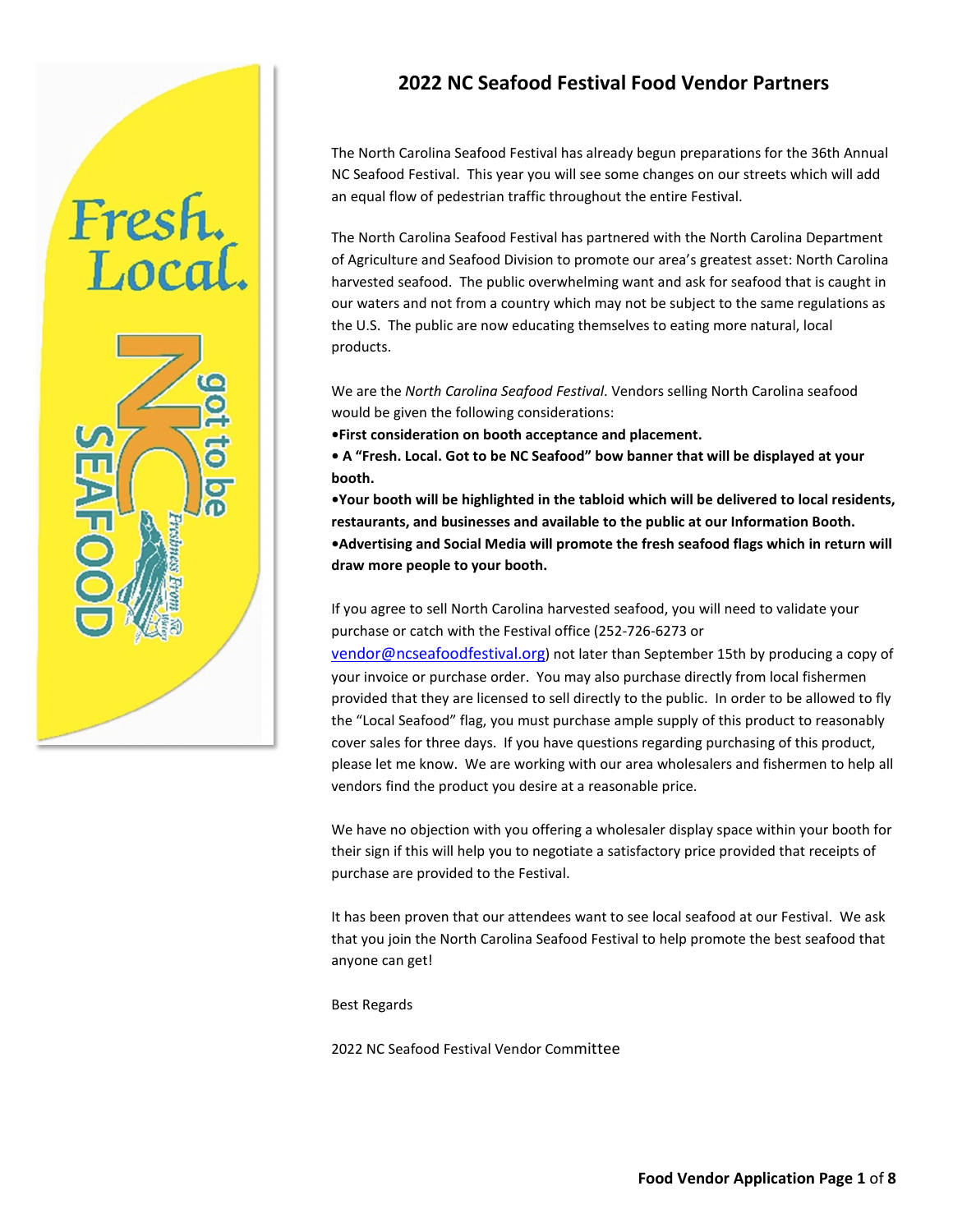

*2022 North Carolina Seafood Festival September 30 – October 2, 2022 Food Vendor Application- Deadline – June 30, 2022 Temporary Food Permit Deadline: September 16, 2022 Non Refundable Application Processing Fee \$50.00* 

| <b>Festival Hours:</b> |                |                                                                                       |
|------------------------|----------------|---------------------------------------------------------------------------------------|
| Fridav                 |                | Vendor Move-in: $6:00$ a.m $-8:00$ am $-$ All vehicles must be off street by 11:00 am |
|                        | Festival Open: | 12:00 pm – 11:00 pm                                                                   |
| Saturday               | Festival Open: | $10:00$ am $-11:00$ pm                                                                |
| Sunday                 | Festival Open: | 11:00 am - 5:00 pm - Vehicles are allowed on street at 6:00 pm                        |

#### **Vendor Contact Information:**

Booth Name (Give name that you would like to have listed in advertising):

|        | Zip Code:________________________ |
|--------|-----------------------------------|
|        |                                   |
| Email: |                                   |

\_\_\_\_\_\_\_\_\_\_\_\_\_\_\_\_\_\_\_\_\_\_\_\_\_\_\_\_\_\_\_\_\_\_\_\_\_\_\_\_\_\_\_\_\_\_\_\_\_\_\_\_\_\_\_\_\_\_\_\_\_\_\_\_\_\_\_\_\_\_\_\_\_\_\_\_\_\_\_\_\_\_\_\_\_\_\_\_\_\_\_\_\_\_\_\_\_\_\_\_\_\_\_\_\_\_\_\_

**North Carolina Sales & Use Tax or Certificate of Registration Number \_\_\_\_** 

**For more information: [www.dornc.com/electronic/registration/index.html.](http://www.dornc.com/electronic/registration/index.html) A copy of your certificate should be submitted with your application. NO APPLICATION WILL BE ACCEPTED WITHOUT THE REQUIRED TAX NUMBER!!!**

During normal hours of operation, the Festival's main source of contact is either email or cell phone. Please make sure that the Festival's email address is allowed by your computer's security screens.

| booth:<br>Name: Name:                                                        | Who will be the point of contact for any emergency calls during the Festival? This should be the person in town working your         |
|------------------------------------------------------------------------------|--------------------------------------------------------------------------------------------------------------------------------------|
|                                                                              |                                                                                                                                      |
|                                                                              | Location (if known) where you will be staying during Festival:                                                                       |
| be given to our overnight security for contact in the event of an emergency! | Should your emergency contact change before the Festival, please call our office with the correct information. This information will |

\*An application processing fee is due upon submission of your application. We request that the application fee be paid by separate check. **The application processing fee is non-refundable**. Your application will not be considered by the Vendor Committee unless all fees, and requested materials are included with the application.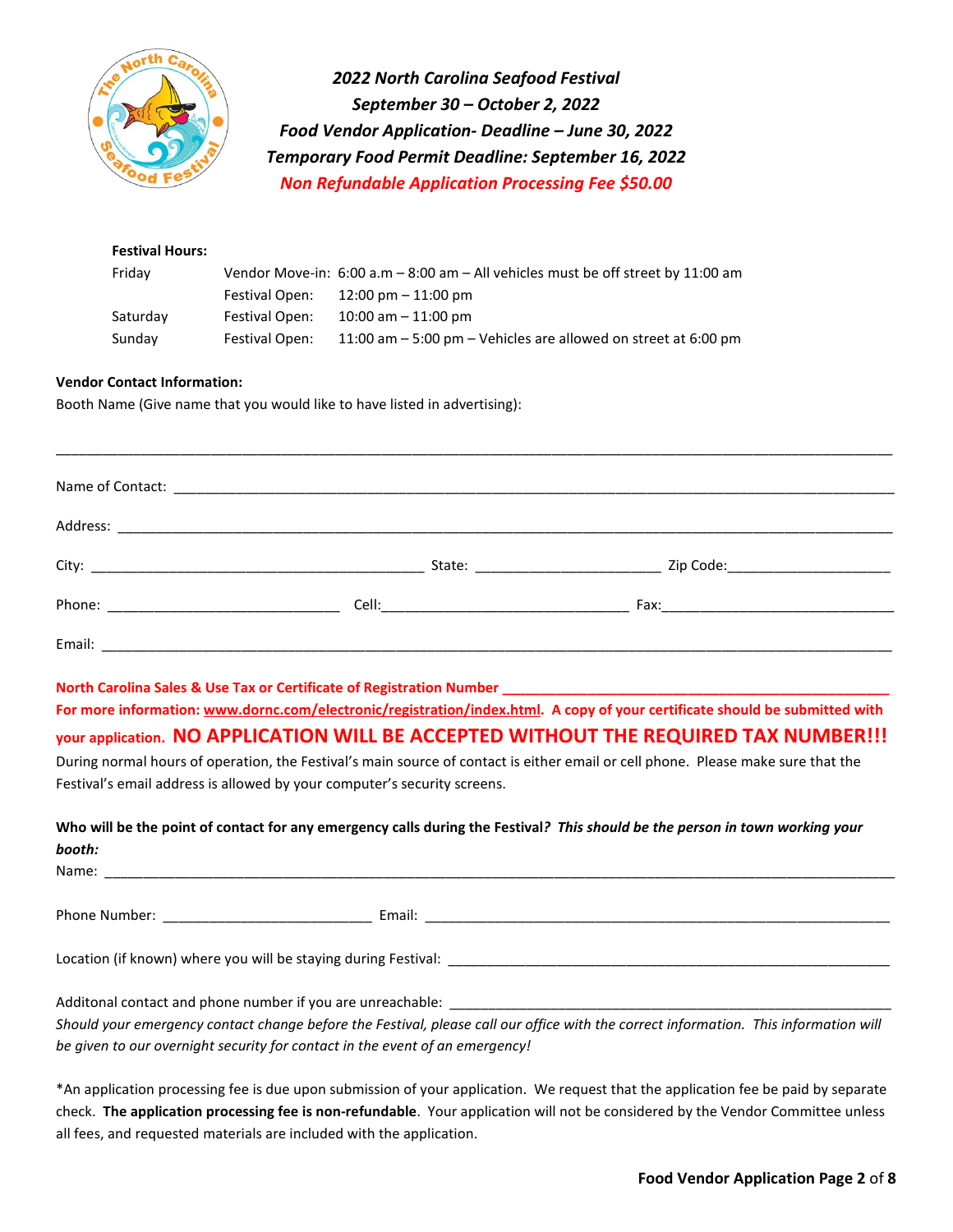# **Vendor Space Requested**

# **All food vendors must sell at least one seafood item. Only one side item per seafood entrée offered will be allowed. Example: If**

**you sell one shrimp item, one side item such as fries may be sold. No funnel cakes or smoothie drinks are allowed.** 

### \_\_\_\_\_\_\_\_\_\_\_\_\_\_\_\_\_\_\_ *# 10'x10' Non-Profit Booth @ \$450.00* \_\_\_\_\_\_\_\_\_\_\_\_\_\_\_\_\_\_\_\_\_\_\_\_\_\_\_\_\_\_\_

(Civic, community, church & educational organizations) New non-profit food vendors must show documentation from the State of NC showing non-profit status. Booth must be manned and operated by members of the non-profit group.

### \_\_\_\_\_\_\_\_\_\_\_\_\_\_\_\_\_\_\_ *# 10'x10' Commercial Food Booth @ \$1,000.00* \_\_\_\_\_\_\_\_\_\_\_\_\_\_\_\_\_\_\_\_\_\_\_\_ \_\_\_\_\_\_\_\_\_\_\_\_\_

Trailers, trucks, vans, buses, etc. must not exceed a depth of 10' including the tongue. A second booth is required if the length of the vehicle including the tongue exceeds 10' in length.

| Have you been a vendor at the Seafood Festival: Yes No                   |       |        | What years:                                  |
|--------------------------------------------------------------------------|-------|--------|----------------------------------------------|
| Describe structure you will be using such as a tent or trailer:          |       |        |                                              |
| Length                                                                   | Width | Height | Include picture of your trailer, truck, etc. |
| Will you require additional time for your set-up? If yes, please explain |       |        |                                              |

\_\_\_\_\_\_\_\_\_\_\_\_\_\_\_\_\_\_\_\_\_\_\_\_\_\_\_\_\_\_\_\_\_\_\_\_\_\_\_\_\_\_\_\_\_\_\_\_\_\_\_\_\_\_\_\_\_\_\_\_\_\_\_\_\_\_\_\_\_\_\_\_\_\_\_\_\_\_\_\_\_\_\_\_\_\_\_\_\_\_\_\_\_\_\_\_\_\_\_\_\_\_\_\_\_\_\_\_

Do you plan to stay open during the evening hours? This could impact the placement of your booth Yes **No Languila** 

### **Premium Corner Booths: \$150.00**

Certain locations will be designated as premium corner booth spaces. These spaces will be limited. If you would like to be considered for one of these locations, please check: Yes\_\_\_\_\_\_\_\_\_\_\_\_\_ No\_\_\_\_\_\_\_\_\_\_\_\_\_. Payment must be included with your application. A full refund of the \$150.00 charge will be issued if we are unable to fulfill your request.

**List all items you plan to sell within your booth**. Items may not be changed unless agreed to by the NCSF. Be specific:

The Vendor Committee will visit all booths and retain the right to remove misrepresentated items and items that were not included on your application

\_\_\_\_\_\_\_\_\_\_\_\_\_\_\_\_\_\_\_\_\_\_\_\_\_\_\_\_\_\_\_\_\_\_\_\_\_\_\_\_\_\_\_\_\_\_\_\_\_\_\_\_\_\_\_\_\_\_\_\_\_\_\_\_\_\_\_\_\_\_\_\_\_\_\_\_\_\_\_\_\_\_\_\_\_\_\_\_\_\_\_\_\_\_\_\_\_\_\_\_\_\_\_\_\_\_\_\_ \_\_\_\_\_\_\_\_\_\_\_\_\_\_\_\_\_\_\_\_\_\_\_\_\_\_\_\_\_\_\_\_\_\_\_\_\_\_\_\_\_\_\_\_\_\_\_\_\_\_\_\_\_\_\_\_\_\_\_\_\_\_\_\_\_\_\_\_\_\_\_\_\_\_\_\_\_\_\_\_\_\_\_\_\_\_\_\_\_\_\_\_\_\_\_\_\_\_\_\_\_\_\_\_\_\_\_\_

### **Electrical Needs**

Do you require electrical Yes \_\_\_\_\_\_ No \_\_\_

- 1. MAXIMUM POWER PER VENDOR BOOTH IS 50 AMPS
- 2. Please list the types of electrical items you will be using on the application (oven, refrigerator, grill, etc.)
- 3. Look at the name plate rating located on each piece of equipment to determine the amperage needed for that item
- 4. If you have a trailer that comes with a cord, select from the list below. **It must be a ground faulted connection with a 120 volt outlet.**

# **Based on OSHA regulations, you must have 100 consecutive feet of grounded #12 wire extension cord with three conductors. ELECTRICAL FEES Number Requested Total Electrical Paid** \_\_\_\_\_\_\_\_\_\_\_\_\_\_\_\_\_\_\_ # of 120 volt service - \$70.00 \_\_\_\_\_\_\_\_\_\_\_\_\_\_\_\_\_\_\_\_\_\_\_\_\_\_\_\_\_\_\_\_\_  $\frac{1}{2}$  # of each additonal 120 volt outlets - \$35.00 each # of 220 volt circuits – 30 amp service - \$150.00 each  $\equiv$  # of 220 volt circuits – 50 amp service - \$175.00 each # of 3 or 4 wire (direct wire) service - \$175.00 each NOTE: Because power must be shared with other participants and temporary power loss or surges are not uncommon. Proper action should be

taken by the vendor to protect any sensitive equipment with surge protectors, etc. No electrical cords or lights will be provided by the NC Seafood Festival. No power strips will be allowed. For all services of 30 amps and above, a photo of your electrical plug should be included with your application. Additional instructions will be forthcoming after acceptance.

Give full description of the equipment which will require power:

Will you require secured wireless internet service Yes\_ No \_ How many devices will you be using \_\_\_\_\_\_\_ (Service will be free)

\_\_\_\_\_\_\_\_\_\_\_\_\_\_\_\_\_\_\_\_\_\_\_\_\_\_\_\_\_\_\_\_\_\_\_\_\_\_\_\_\_\_\_\_\_\_\_\_\_\_\_\_\_\_\_\_\_\_\_\_\_\_\_\_\_\_\_\_\_\_\_\_\_\_\_\_\_\_\_\_\_\_\_\_\_\_\_\_\_\_\_\_\_\_\_\_\_\_\_\_\_\_\_\_\_\_\_

**Number Requested Total Booth Rental Paid**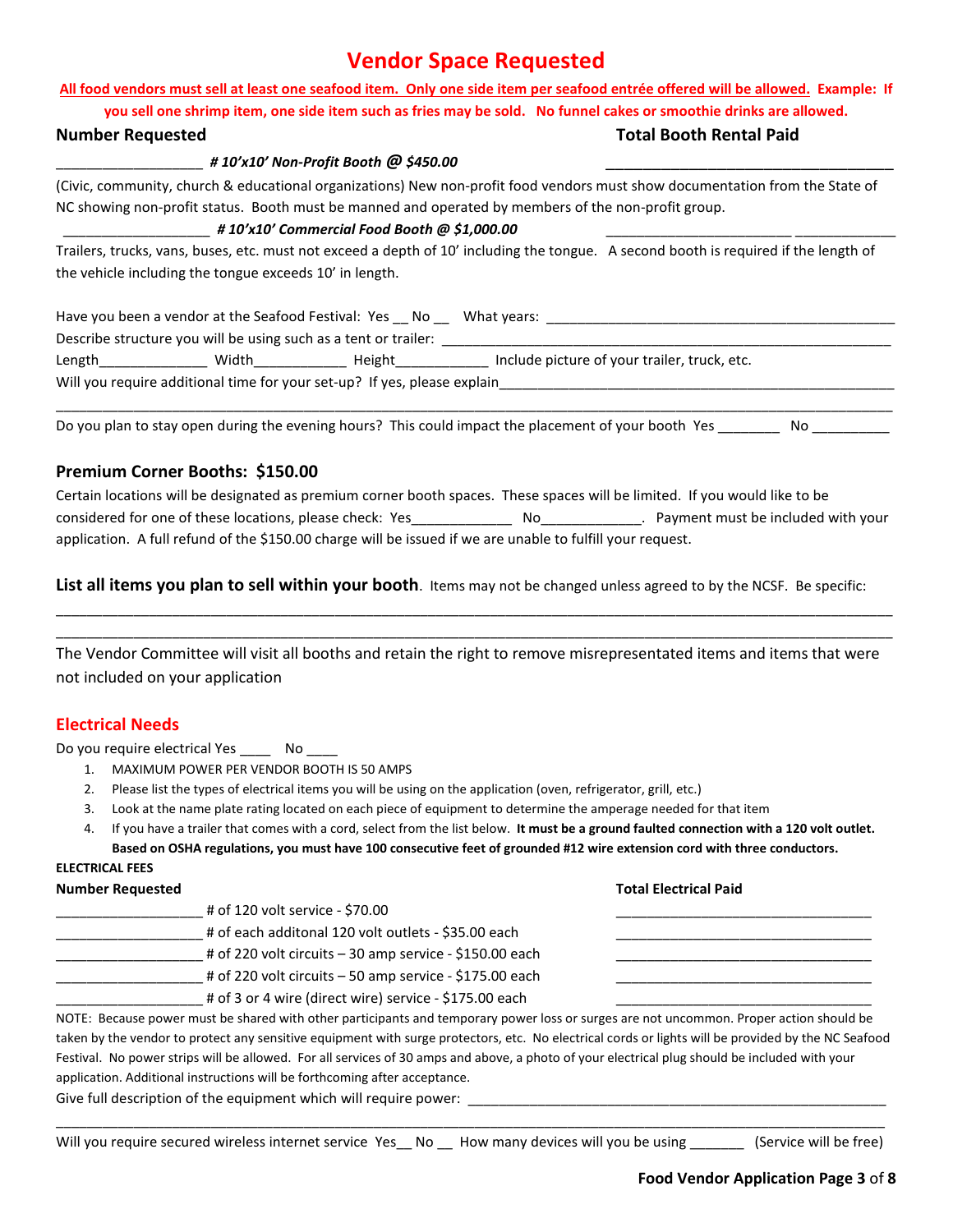# **Vendor Insurance Coverage Through Kaliff Insurance**

| All vendors are required to carry liability coverage with a minimum amount as indicated below. Coverage can be purchased through the Festival's |  |
|-------------------------------------------------------------------------------------------------------------------------------------------------|--|
| insurance company.                                                                                                                              |  |

|                                  | \$1,000,000 Products & Completed Operations<br>\$2,000,000 Products Aggregate Limit                                                   |  |  |  |
|----------------------------------|---------------------------------------------------------------------------------------------------------------------------------------|--|--|--|
|                                  | Do you wish to purchase insurance coverage from the NC Seafood Festival? Yes_______ No______                                          |  |  |  |
|                                  | Coverage is for liability only and does not cover your property in the event of damage or theft.                                      |  |  |  |
|                                  | Number of 10'x10' spaces requested for coverage: Each 10'x10' booth \$100.00                                                          |  |  |  |
| Name on insurance coverage:      |                                                                                                                                       |  |  |  |
|                                  | Application Processing Fee <b>Accord 1996 12-4 SEM</b> \$50.00 - non-refundable and cannot be applied to booth fees                   |  |  |  |
| Total paid for Booth Space       |                                                                                                                                       |  |  |  |
| Premium Corner Booth             |                                                                                                                                       |  |  |  |
| <b>Total paid for Electrical</b> |                                                                                                                                       |  |  |  |
| <b>Total paid for Insurance</b>  |                                                                                                                                       |  |  |  |
| Total payment                    |                                                                                                                                       |  |  |  |
|                                  | ******<br>There is a \$35.00 fee for returned checks. *****                                                                           |  |  |  |
|                                  | Applications will only be considered if the following information is received:                                                        |  |  |  |
| 1)                               | Fully completed application with one payment in the amount of \$50.00 and the second payment for booth rental, electrical, insurance, |  |  |  |
| etc.                             |                                                                                                                                       |  |  |  |
| 2)                               | Three photographs showing your display and materials (photos will not be returned)                                                    |  |  |  |

3) New vendors must submit three references from previously attended events

#### **Additional Vendor Information:**

#### *Selection Process:*

- 1) Applications will be judged by the vendor committee
- 2) Payments for booth space, electrical, etc. will not be processed until acceptance is granted. Vendor will receive notification via email.
- 3) Unapproved vendors will receive their original payment via mail.

#### *Security:*

Vendors may leave product in their tent overnight at their own risk. Damage or loss will be the responsibility of the vendor

#### *Restocking:*

No vehicles will be allowed to enter the streets Friday after 11:00 am until vendor move out on Sunday at 6:00 pm. Vendors may hand-cart restocking items each day.

#### *Vendor Parking:*

Free parking is offered at the State Port on Saturday and Sunday only. (TBD) Private lots will be available for parking for a fee.

#### *REFUNDS: FORCE MAJEURE*

*Vendors will not hold the Festival participants, directors, volunteers, employees, Town of Morehead City, or Festival sponsors responsible for claims, losses, fees, damages or expense. The Festival will not refund fees due to inclement weather, pandemics, government action, strikes, terrorism acts, or other matters beyond its control, including but not limited to cancellation of the festival due to a direct result of a natural or unforeseen disaster which renders the festival unable to continue, whether for safety or monetary purposes.* 

Each application is juried by the NC Seafood Festival Vendor Committee. All vendors will be notified of their acceptance/rejection in a timely manner. Notification will be provided by email. Checks will not be cashed until acceptance is determined.

By signing this application, you are confirming that you have read and fully understand and agree to the terms within the vendor application, will abide by the rules or risk being removed from the Festival grounds, and that you have appropriate insurance and will supply a certificate of insurance naming the NC Seafood Festival as additional insured covering the dates of the Festival.

| <b>Vendor Signature</b>                   | Date                       |        |           |                      |
|-------------------------------------------|----------------------------|--------|-----------|----------------------|
| <b>NC Seafood Festival Representative</b> | ----Office Use Only----    |        |           |                      |
| Date Received:                            | Approved                   | Denied | Date      |                      |
| Payment Received:                         | Form of Payment: Check No. |        |           |                      |
| *Credit Card                              |                            |        |           |                      |
| Name as it appears on card                | Card number                |        | Exp. Date | <b>Security Code</b> |

\*A 2.9% credit card processing fee will be added to your amount to cover processing charges.

Completed applications should be sent to: NCSF, 412-D Evans Street, Morehead City, NC 29557

252-726-6273 - (Fax) 252-726-0318 - vendor@ncseafoodfestival.org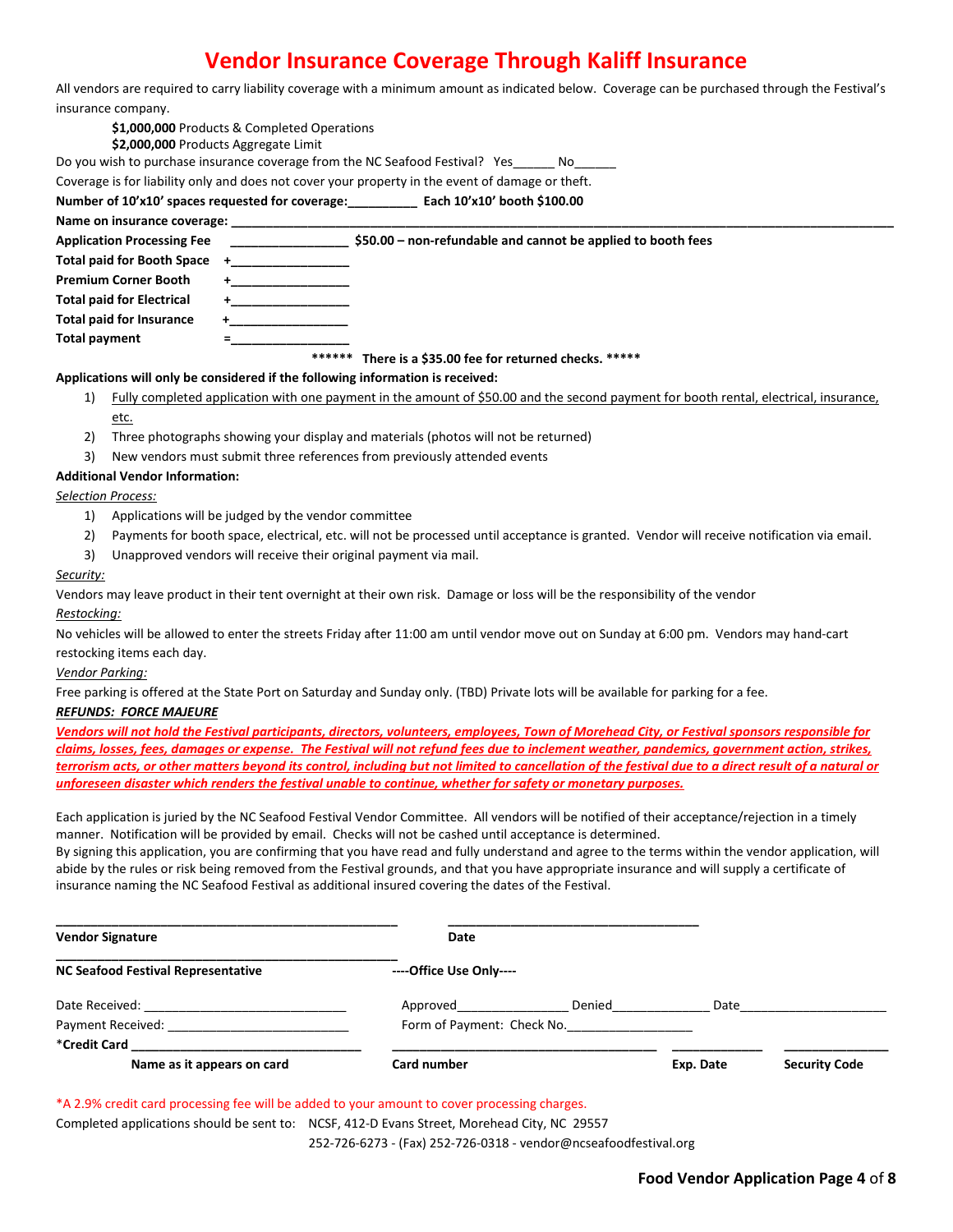# **Festival Food Policies & Regulations**

All food vendors must move in on **Friday morning from 6:00 am – 8:00 am**. Do not attempt to move in before 6:00 am. You will be given a map showing the entry point into the Festival within the vendor packet. Board members will be stationed at each block to assist with proper location set-up. All vehicles must be off the streets by 11:00 am. Vehicles not off the streets by 11:00 am will be towed at the vendor's expense. Vendors who attempt to move in earlier than the designated time will be escorted off Festival grounds and not allowed to return. All vendor booth fees paid will be forfeited. **All vendors must receive approval from the Health Department and Fire Department before they can begin serving food.** 

- 1) Food vendors **may not** sell bottled water, carbonated drinks, funnel cakes or smoothies.
- 2) Each vendor has reviewed the attached information from the Town of Morehead City Fire Marshall and understands the requirements set forth. Any questions regarding the Fire Codes should be addressed to the Fire Marshall.
- 3) All Vendors will be required to obtain a Carteret County Health Department Temporary Food Establishment permit and follow the Health Department's hand washing facility recommendations. Contact the Health Department directly regarding any questions pertaining to their regulations. All permit payments should be sent directly to the Health Department, not to the Seafood Festival.
- 4) Grey water barrels will be available for disposing waste water. No water is to be dumped on the ground. This includes ice melting and hand washing runoff. Disposing of oil will be the vendor's responsibility. You will be notified before the Festival of grease and grey water disposal locations. Any vendor found dumping inappropriate material will be fined and immediately removed from Festival.
- 5) Prices must be posted and visible to public. Signs should be large enough to be seen from a distance and high enough to be seen over the people waiting in line. NCSF Board of Directors will check booths after beginning of Festival and Vendor will not be allowed to operate without appropriate pricing sign.
- 6) If you agree to sell North Carolina harvested seafood, invoices must be provided two weeks prior to the Festival showing place of origin. Only invoices showing origin and quantities will be accepted. Vendor must order ample supply of seafood to serve through the weekend in order to qualify for a "NC Seafood Flag."
- 7) Vendors are encouraged to bring hand carts to transport additional product to their booth during the weekend.
- 8) No booth shall exceed the length requested and approved by the Festival. No booth shall exceed 12 feet in height including signage. Vendors are not allowed to set anything up in front, behind, or beside the allocated space. Vendors cannot solicit sales outside their booth space. At no time will the vendor be allowed to impede the flow of traffic. Vendor must take into consideration the tongue length of their vehicle. Failure to not advise the Festival of the correct length of a canteen including tongue length may result in reassigning a vendor to an alternate location or you may be asked to leave the Festival grounds.
- 9) The NC Seafood Festival will notify the vendor of their tentative booth location prior to the festival. The NC Seafood Festival reserves the right to reassign vendor spaces prior to and throughout Festival weekend.
- 10) Booths may not be moved without permission from the Festival Vendor Committee.
- 11) Vendors are required to have their booths open until dusk on Friday and Saturday. We welcome you to stay open until closing at 11:00 pm, but you will need to bring your lighting and purchase electrical outlets from the Festival.
- 12) **The Festival goes on rain, shine and wind**. We are at the Coast be prepared for wind. You must bring adequate bucket anchors for your tent. No stakes can be driven into the pavement or ground. We suggest that you lower your tent at night to lessen the chance of wind damage overnight.
- 13) Vendors must bring their own tables, tents/tarps, chairs, electrical cords, and any other items needed including materials to protect your product from inclement weather.
- 14) Vendors are responsible for collecting and reporting their own taxes.
- 15) In the event of inclement weather, you will not be allowed to remove your booth until an official decision is made to close the Festival by the Executive Director and the Board of Directors' Chairperson. However, you may choose to leave your booth until that time.
- 16) Only one (1) waterfront vehicle pass will be given per exhibitor for unloading and loading– NO Exceptions
- 17) Power must be paid in advance. You should bring a minimum of 100 ft. consecutive # 12 wire with 3 conductors for each outlet requested. Cords need to be 3 wire and in good condition. Cords that have worn places, splices, and plugs replaced are not allowed. Tampering with the electrical poles/boxes/devices will result in IMMEDIATE dismissal from The North Carolina Seafood Festival with NO REFUND.
- 18) All vendors must have a five (5) lb. ABC dry chemical extinguisher on hand that is full and has been serviced in the last twelve (12) months with tag of the Service Company or indicate date of purchase within the past 12 months. Your booth will be inspected by the Fire Marshall to determine if your tent meets safety requirements and that your extinguisher is in good working order. Read the attached Fire Marshall's requirements to ensure you fully understand their requirements.
- 19) No pets, skateboards, bikes, or scooters are allowed within your booth area.
- 20) Vendor has private liability coverage for their booth or will purchase coverage through Kaliff Insurance offered by the NC Seafood Festival.
- 21) Vendors selling items not approved in advance by the Festival will be asked to leave the premises.
- 22) No T-shirts, bottled water, or carbonated drinks may be sold.
- 23) No sound amplification may be used unless agreed to in writing with the NCSF not later than 14 days prior to the Festival.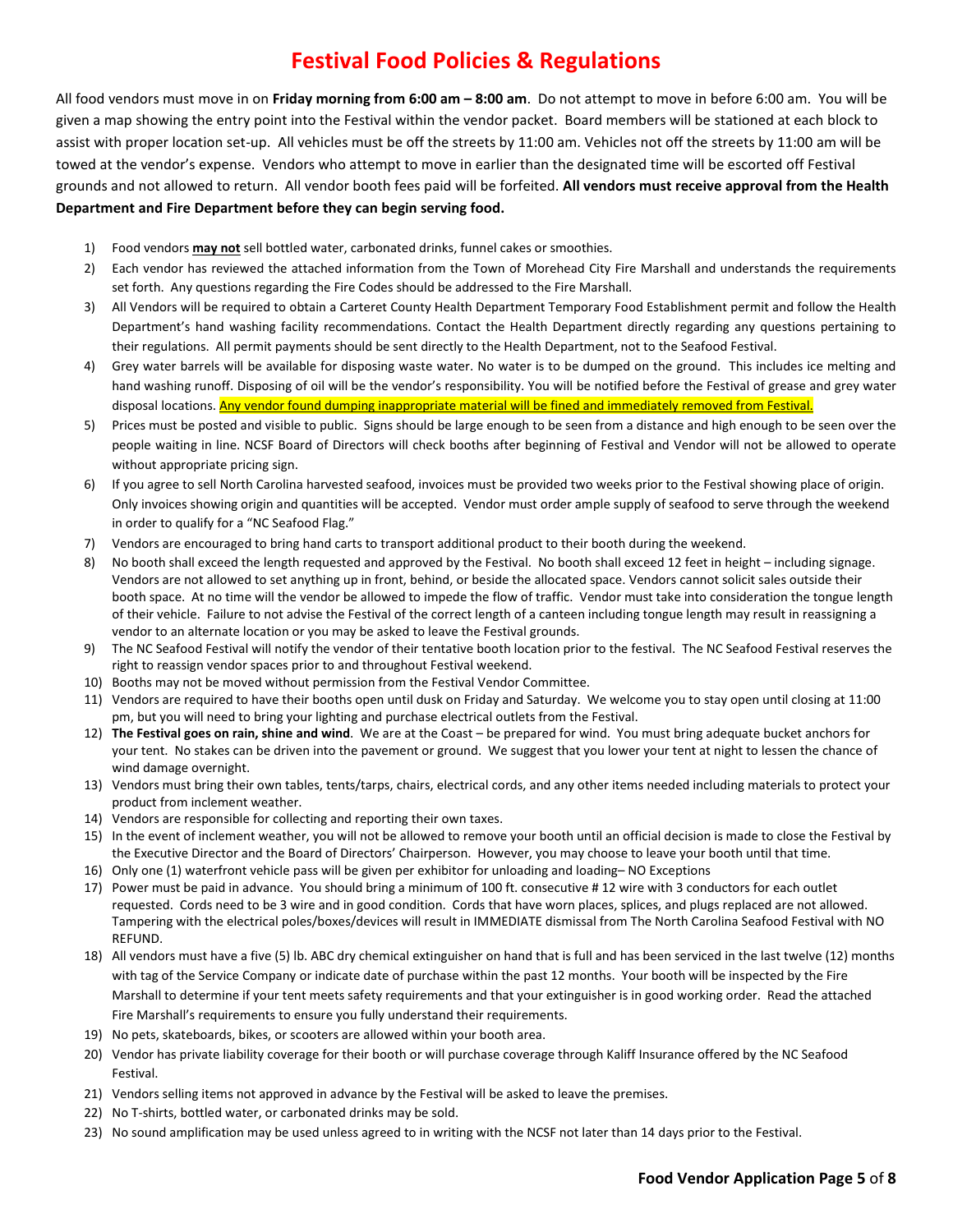- 24) No generators will be allowed. This includes both gas and propane. Only power source allowed will be from services contracted through the Seafood Festival office. NCSF reserves the right to approve if necessary.
- 25) No raffles will be allowed on the Seafood Festival grounds. No coupons may be given out from your booth for any business not directly affiliated with your booth.
- 26) No balloons, silly strings or pop rocks are allowed.
- 27) Vendors cannot sublet, assign, donate or trade their space.
- 28) Vendors will be responsible for proper disposal of water/grease at designated drop off points. Any vendor dumping inappropriate materials will be fined and immediately removed from the Festival. Vendors will be notified of drop off locations prior to the Festival.
- 29) The North Carolina Seafood Festival, it's Board, employees, and volunteers and sponsors will not be held responsible for loss or damage before, during, or after the Festival.

**COVID-19 Regulations: Vendors are required to follow all COVID-19 mandates in effect during September 30 - October 2, 2022 as set forth by the State of NC and the Carteret County Health Department. For more information regarding COVID-19 mandates, please visit:**  <https://www.nc.gov/covid19>

*Vendors not following these guidelines will be closed immediately with no refund and no admission to future Seafood Festivals!*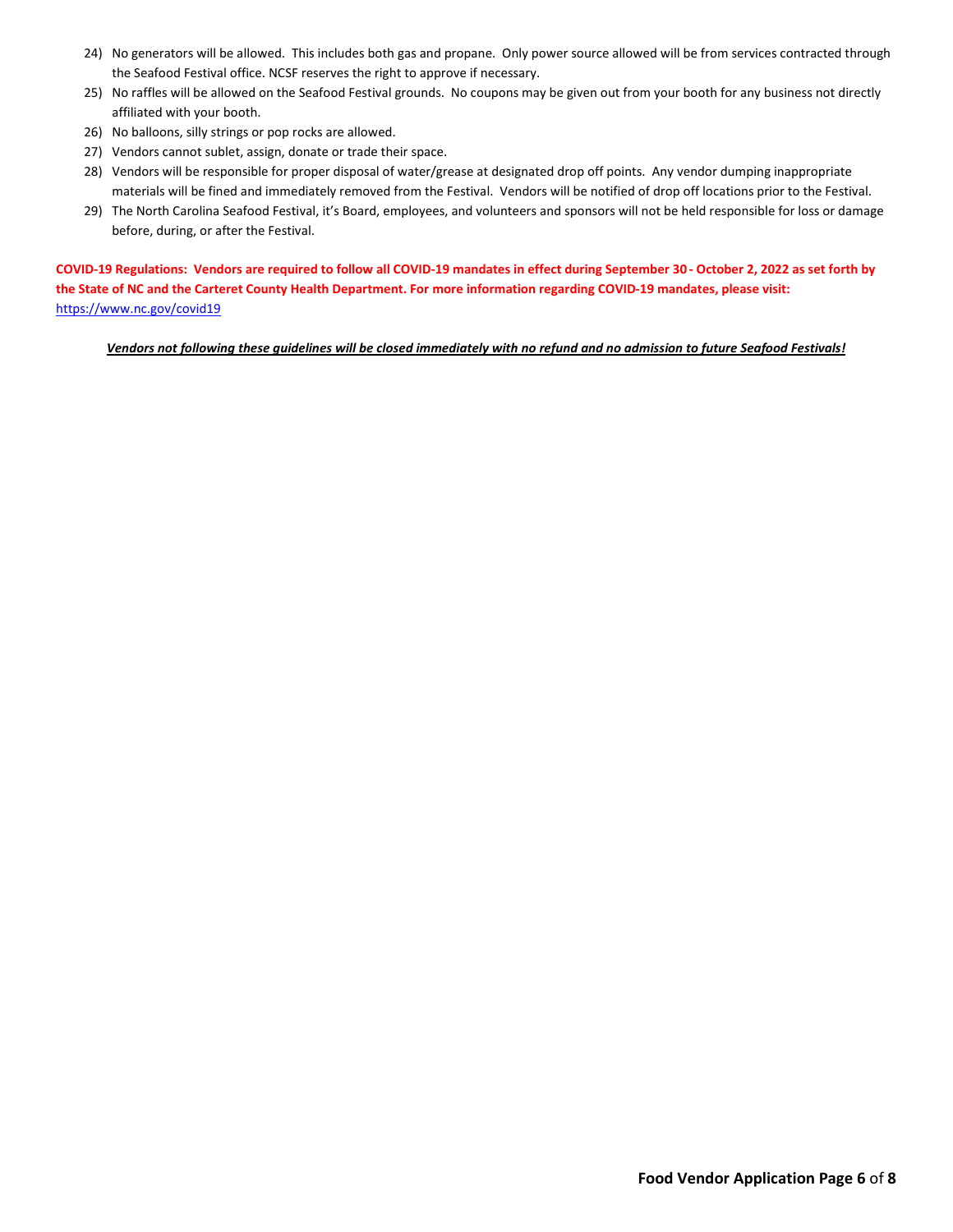**Please read the following information and make sure that you understand all regulations prior to move-in of the Festival. Failure to abide by all regulations will cause a delay with booth inspection which may prevent you from being able to serve food at Festival opening or could cause your booth to be permanently closed.** 

# **Call the Fire Department at 252-726-5040 if you have any questions.**

Morehead City Fire Department 4034 Arendell Street Morehead City, NC 28557 "COMMUNITY BEFORE SELF"

To: All Vendors

The following rules shall be adhered to during setup and operation at any festival or event that is held within the City limits (including the ETJ) of Morehead City:

### **Propane Gas**:

1. No cylinders or tanks shall be used within a tent or a building.

2. Always position cylinders and tanks so that the pressure relief valve points away from areas where points of ignition, tent openings, and where people may gather.

3. Keep cylinders in an upright position at all times. Place on firm ground or footing and secure tanks.

4. Protect and secure all gas tubing and piping from vehicle and foot traffic.

5. All tanks and cylinders must be a minimum of ten (10) feet from any ignition source.

6. Use only regulators, valves, piping, fittings, and hose designed for use with propane gas.

7. All thermostatically controlled appliances are to be equipped with safety shutoff controls. Check for proper working order before using.

8. All cylinders and tanks MUST be plugged when NOT in use.

9. All cylinders and tanks shall be checked for leaks before use and after each cylinder or tank is changed. Leak checks shall be done with a soap and water solution.

# **Electrical**:

1. Only UL listed equipment shall be used.

2. Electrical extension cords shall be grounded (with the grounding plug present) OR be "Double insulated". The cords must be in good condition, and of proper size for application being used.

3. Protect all electrical extension cords from vehicle and foot traffic. All cords shall be taped or covered to prevent tripping hazards.

4. Devices and electrical cords with "Surge protection" are encouraged for all electrical use.

5. GFCI (ground fault circuit interrupter) devices are encouraged (and may be required by the building inspector)

### **Fire Extinguishers**:

1. ALL vendors (regardless of the nature of their booth) shall have a (minimum size) five (5) lb. ABC dry chemical extinguisher on hand that is full and has been serviced in the last twelve (12) months with tag of the Service Company or if new, indicate date of purchase within the past 12 months.

2. All vendors that cook with grease or have deep fat fryers shall have a Class K fire extinguisher on hand that is full and has been serviced in the last twelve (12) months with tag of the Service Company.